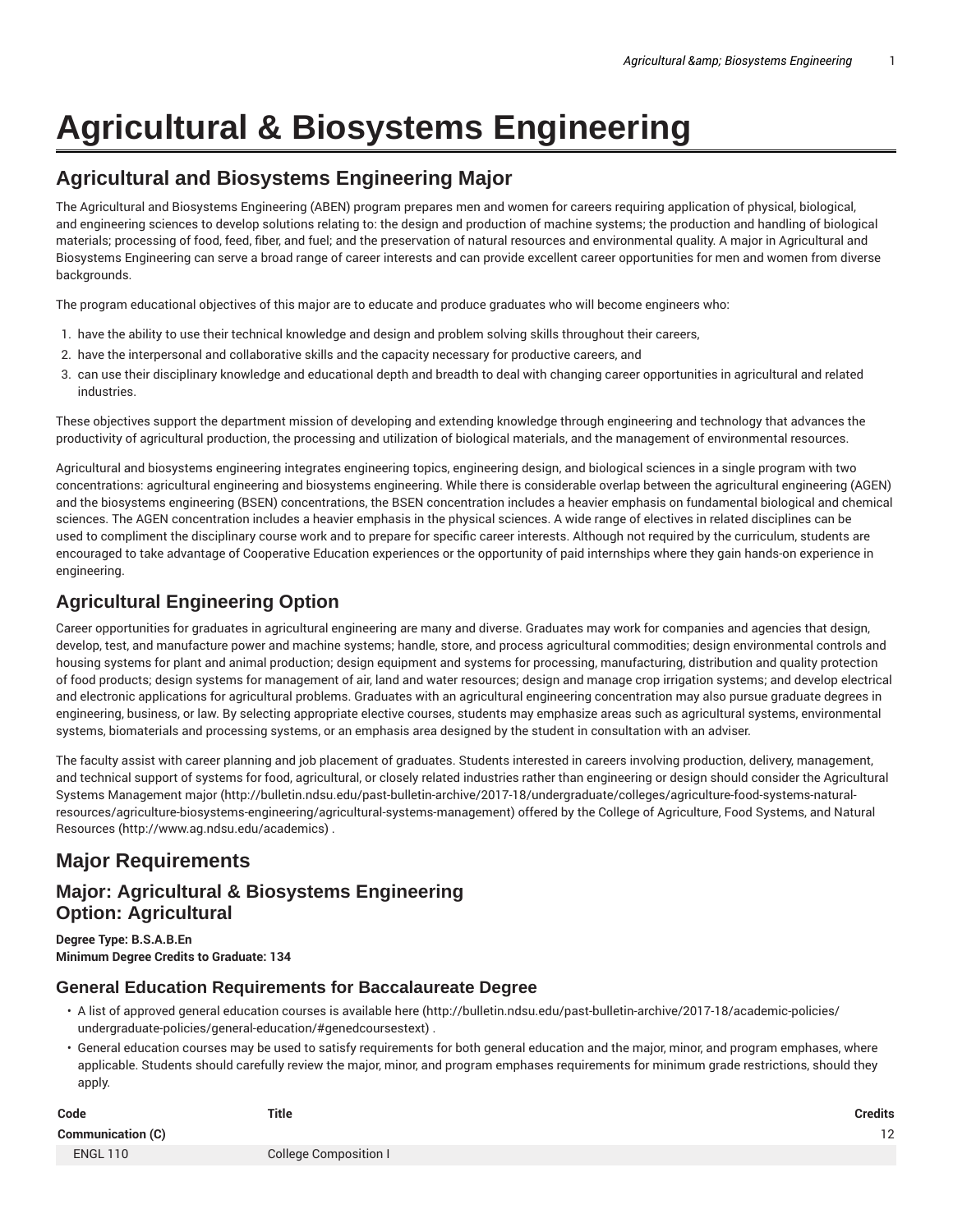| <b>ENGL 120</b>                                 | <b>College Composition II</b>          |                 |
|-------------------------------------------------|----------------------------------------|-----------------|
| <b>COMM 110</b>                                 | <b>Fundamentals of Public Speaking</b> |                 |
| Upper Division Writing                          |                                        |                 |
| <b>Quantitative Reasoning (R)</b> <sup>†</sup>  |                                        | 3               |
| Science and Technology (S) <sup>+</sup>         |                                        | 10 <sup>°</sup> |
| Humanities and Fine Arts (A) <sup>+</sup>       |                                        | 6               |
| Social and Behavioral Sciences (B) <sup>+</sup> |                                        | 6               |
| Wellness (W) $^{\dagger}$                       |                                        | $\mathcal{P}$   |
| Cultural Diversity (D) <sup>*†</sup>            |                                        |                 |
| <b>Global Perspectives (G)</b> * <sup>†</sup>   |                                        |                 |

Total Credits 39

\* May be satisfied by completing courses in another General Education category.

† May be satisfied with courses required in the major. Review major requirements to determine if a specific upper division writing course is required.

## **Major Requirements - Agricultural Option**

| Code                                                         | <b>Title</b>                                                  | <b>Credits</b>            |
|--------------------------------------------------------------|---------------------------------------------------------------|---------------------------|
| <b>ABEN Core Courses:</b>                                    |                                                               |                           |
| <b>ABEN 110</b>                                              | Introduction to Agricultural and Biosystems Engineering       | 3                         |
| <b>ABEN 189</b>                                              | Skills for Academic Success <sup>1</sup>                      | $\mathbf{1}$              |
| <b>ABEN 255</b>                                              | Computer Aided Analysis & Design                              | $\ensuremath{\mathsf{3}}$ |
| <b>ABEN 263</b>                                              | <b>Biological Materials Processing</b>                        | 3                         |
| <b>ABEN 377</b>                                              | Numerical Modeling in Agricultural and Biosystems Engineering | $\ensuremath{\mathsf{3}}$ |
| <b>ABEN 482</b>                                              | Instrumentation & Measurements                                | 3                         |
| <b>ABEN 486</b>                                              | Design Project I                                              | $\sqrt{2}$                |
| <b>ABEN 487</b>                                              | Design Project II                                             | $\overline{2}$            |
| <b>ABEN 491</b>                                              | Seminar                                                       | $\mathbf{1}$              |
| <b>ABEN 496</b>                                              | <b>Field Experience</b>                                       | $\mathbf{1}$              |
| ABEN 300-400 Electives: Select 9 credits from the following: |                                                               | $\mathsf g$               |
| <b>ABEN 358</b>                                              | Electric Energy Application in Agriculture                    |                           |
| <b>ABEN 383</b>                                              | <b>Structural Design for Biosystems</b>                       |                           |
| <b>ABEN 444</b>                                              | <b>Transport Processes</b>                                    |                           |
| <b>ABEN 450</b>                                              | <b>Bioprocess Engineering</b>                                 |                           |
| <b>ABEN 452</b>                                              | <b>Bioenvironmental Systems Design</b>                        |                           |
| <b>ABEN 456</b>                                              | <b>Biobased Energy</b>                                        |                           |
| <b>ABEN 458</b>                                              | Process Engineering for Food, Biofuels and Bioproducts        |                           |
| <b>ABEN 464</b>                                              | Resource Conservation and Irrigation Engineering              |                           |
| <b>ABEN 473</b>                                              | <b>Agricultural Power</b>                                     |                           |
| <b>ABEN 478</b>                                              | Machinery Analysis & Design                                   |                           |
| <b>ABEN 479</b>                                              | Fluid Power Systems Design                                    |                           |
| <b>ABEN 484</b>                                              | Drainage and Wetland Engineering                              |                           |
| <b>MATH 128</b>                                              | Introduction to Linear Algebra                                | 1                         |
| <b>MATH 165</b>                                              | Calculus I (May satisfy general education category R)         | 4                         |
| <b>MATH 166</b>                                              | Calculus II                                                   | 4                         |
| <b>MATH 259</b>                                              | <b>Multivariate Calculus</b>                                  | 3                         |
| <b>MATH 266</b>                                              | Introduction to Differential Equations                        | 3                         |
| <b>ME 212</b>                                                | Fundamentals of Visual Communication for Engineers            | 3                         |
| <b>ME 221</b>                                                | <b>Engineering Mechanics I</b>                                | 3                         |
| <b>ME 222</b>                                                | <b>Engineering Mechanics II</b>                               | $\ensuremath{\mathsf{3}}$ |
| <b>ME 223</b>                                                | <b>Mechanics of Materials</b>                                 | 3                         |
| <b>ME350</b>                                                 | Thermodynamics and Heat Transfer                              | 3                         |
| CE 309                                                       | <b>Fluid Mechanics</b>                                        | 3                         |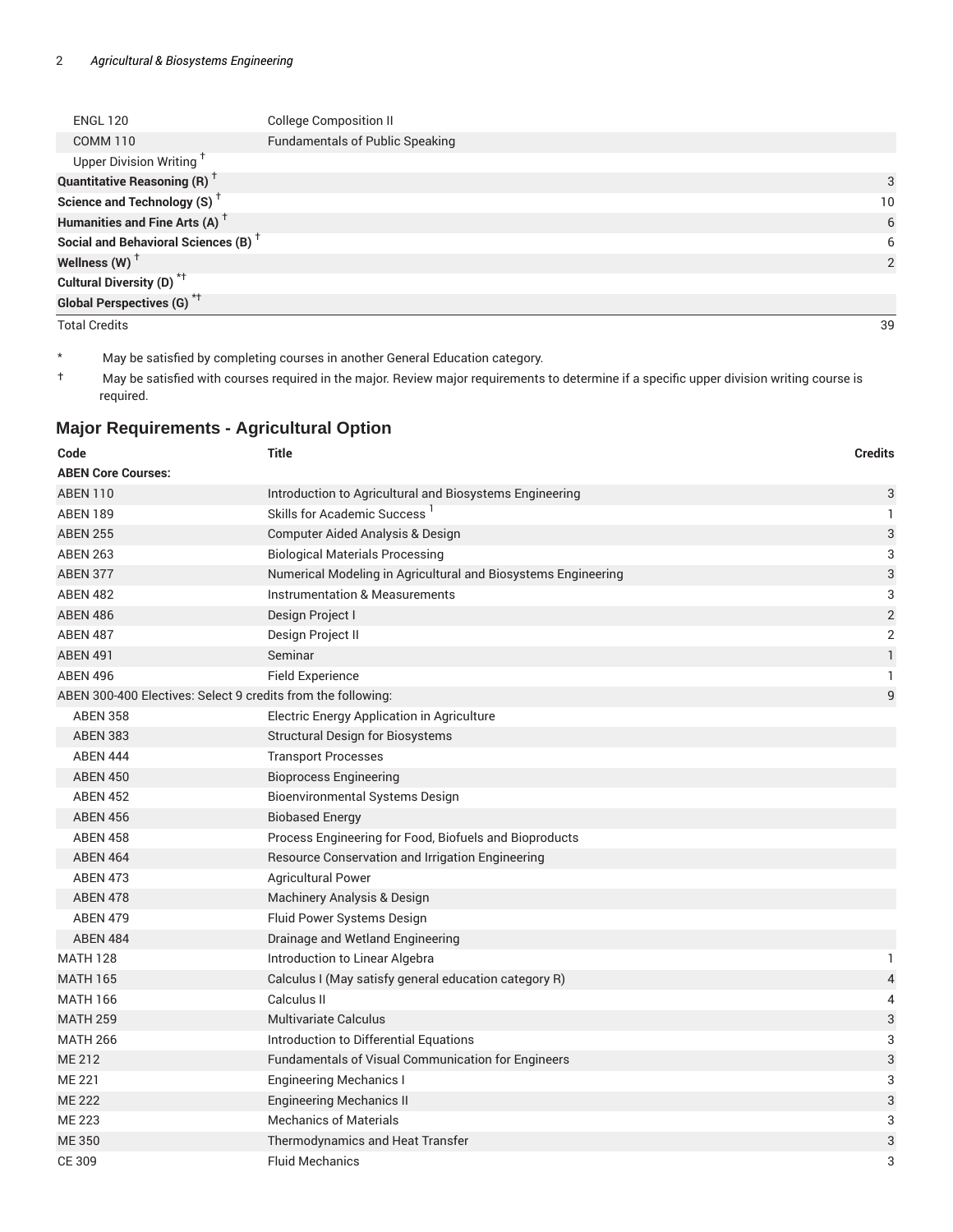| or ME 352                                 | <b>Fluid Dynamics</b>                                                                                                                                            |                |
|-------------------------------------------|------------------------------------------------------------------------------------------------------------------------------------------------------------------|----------------|
| <b>CHEM 121</b>                           | General Chemistry I (May satisfy general education category S)                                                                                                   | 3              |
| <b>CHEM 122</b>                           | General Chemistry II (May satisfy general education category S)                                                                                                  | 3              |
| <b>ECE 301</b>                            | <b>Electrical Engineering I</b>                                                                                                                                  | 3              |
| Select one from the following:            |                                                                                                                                                                  | 3              |
| <b>ENGL 321</b>                           | Writing in the Technical Professions                                                                                                                             |                |
| <b>ENGL 324</b>                           | Writing in the Sciences                                                                                                                                          |                |
| <b>ENGL 459</b>                           | Researching and Writing Grants and Proposal                                                                                                                      |                |
| <b>ENGR 402</b>                           | <b>Engineering Ethics and Social Responsibility</b>                                                                                                              | 1.             |
| <b>IME 440</b>                            | <b>Engineering Economy</b>                                                                                                                                       | $\overline{c}$ |
| <b>IME 460</b>                            | <b>Evaluation of Engineering Data</b>                                                                                                                            | 3              |
| or STAT 330                               | <b>Introductory Statistics</b>                                                                                                                                   |                |
| <b>PHYS 252</b>                           | <b>University Physics II</b>                                                                                                                                     | 5              |
| & 252L                                    | and University Physics II Laboratory (May satisfy general education category S)                                                                                  |                |
| credit in each category will apply.       | Program Electives:Select the following program electives in each category from courses listed in the Program Electives Tab. The minimum                          | 23             |
| <b>Computer Electives</b>                 | Select a minimum of 3 credits from the Program Electives Tab.                                                                                                    |                |
|                                           | Business or Communication Elective Select a minimum of 3 credits from the following prefix options: BUSN, COMM, ACCT, AGEC, ECON, MGT,<br>MIS, MRKT <sup>2</sup> |                |
| Chemistry/Biological Science<br>Electives | Select a minimum of 9 credits from the Program Electives Tab.                                                                                                    |                |
| <b>Technical Electives</b>                | Select a minimum of 8 credits from the Program Electives Tab.                                                                                                    |                |
| <b>Total Credits</b>                      |                                                                                                                                                                  | 110            |

1 AGRI189 is only required for first-time, first-year students--A first-time, first-year student is defined as a student who has not yet completed a college course as a college student. Students that are not first-time, first-year students that either transfer into the university or change their major are not required to take AGRI 189.

2 The course used for this business or communication elective cannot double-count as General Education.

**SUGGESTED EMPHASIS AREA for the Agricultural Engineering Option:**  Consult with adviser when making selections.

- **Agricultural Systems** Select electives with emphasis on machine, power, structural, and electrical/electronic systems to solve problems involving engineering aspects of food, feed, and fiber production.
- **Environmental Systems** Select electives with emphasis on areas that contribute to solving problems in environmental engineering, natural resources management, hydrology, irrigation, watershed management, and waste management.
- **Biomaterial Systems** Select electives with emphasis on combining engineering, biological, and physical sciences in the application of engineering principles to handling and processing of biomaterials for food and non-food products.

## **Degree Requirements and Notes**

A student must complete at least 60 semester credits of professional level course work in his/her program while in residence and enrolled in the college. Students transferring into the college from programs with professional accreditation are exempt from this residency requirement but are subject to the residency requirement of NDSU.

## **Program Electives for the Agricultural and Biosystems Engineering - Agricultural Option**

| <b>Computer Electives: Select one course from the following:</b>                                                        |                                                       |  |
|-------------------------------------------------------------------------------------------------------------------------|-------------------------------------------------------|--|
| CE 212                                                                                                                  | Civil Engineering Graphic Communications              |  |
| <b>CSCI 122</b>                                                                                                         | <b>Visual BASIC</b>                                   |  |
| <b>CSCI 160</b>                                                                                                         | Computer Science I                                    |  |
| <b>ECE 173</b>                                                                                                          | Introduction to Computing                             |  |
| GEOG 105                                                                                                                | <b>Fundamentals of Geographic Information Systems</b> |  |
| <b>GEOG 455</b>                                                                                                         | Introduction to Geographic Information Systems        |  |
| <b>IME 380</b>                                                                                                          | CAD/CAM for Manufacturing                             |  |
| ME 213                                                                                                                  | Modeling of Engineering Systems                       |  |
| Business or Communication Electives: Choose one of the following courses or a course from the following prefix options: |                                                       |  |
|                                                                                                                         |                                                       |  |

BUSN, COMM, ACCT, AGEC, ECON, MGT, MIS, MRKT (The course used for this elective cannot double-count as General Education)

ACCT 102 Fundamentals of Accounting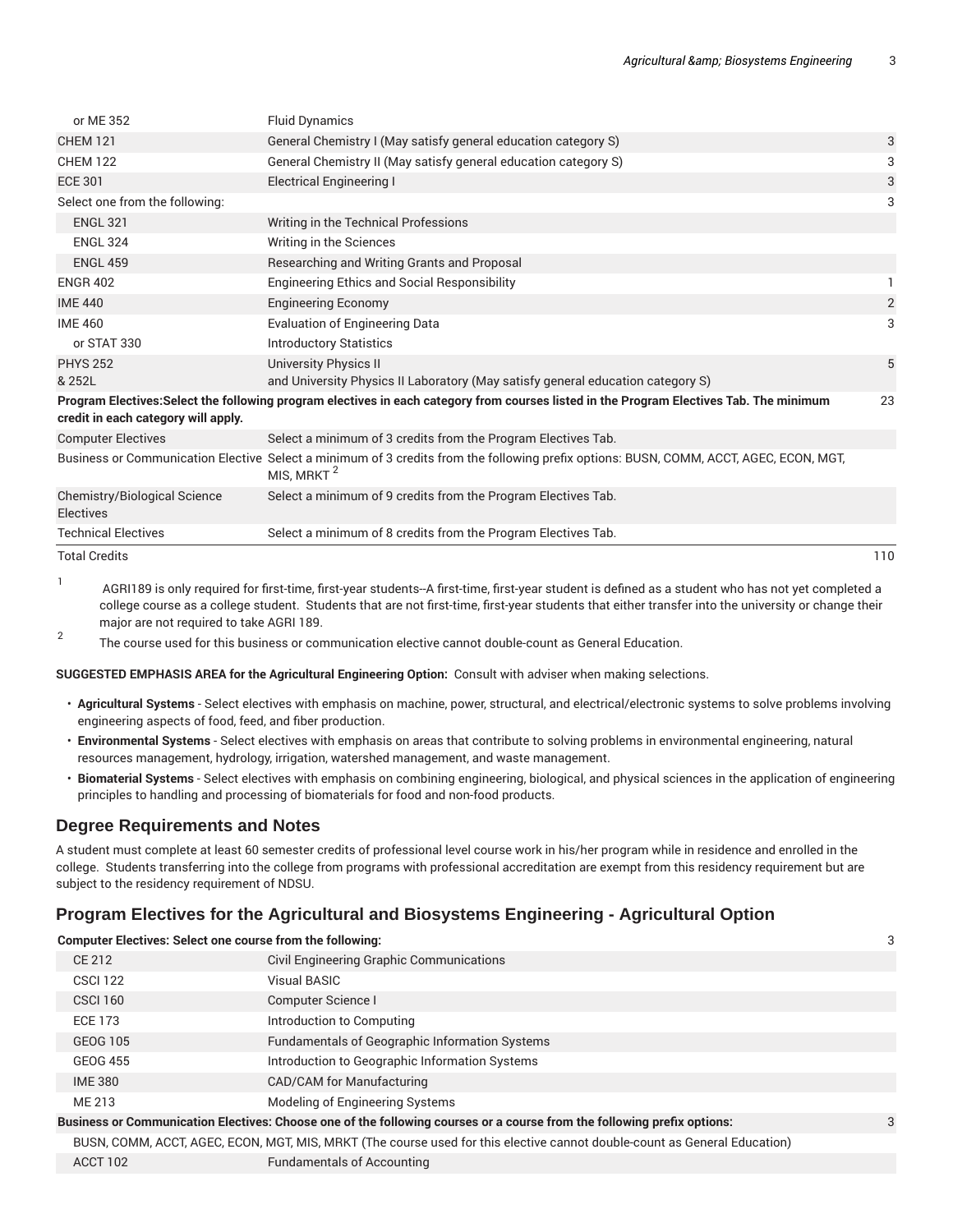| ACCT 200                           | <b>Elements of Accounting I</b>                                                                                                            |   |
|------------------------------------|--------------------------------------------------------------------------------------------------------------------------------------------|---|
| <b>AGEC 242</b>                    | Introduction to Agricultural Management                                                                                                    |   |
| <b>AGEC 244</b>                    | <b>Agricultural Marketing</b>                                                                                                              |   |
| <b>AGEC 246</b>                    | Introduction to Agricultural Finance                                                                                                       |   |
| <b>COMM 212</b>                    | Interpersonal Communication                                                                                                                |   |
| <b>COMM 214</b>                    | Persuasive Speaking                                                                                                                        |   |
| <b>COMM 216</b>                    | Intercultural Communication                                                                                                                |   |
| <b>COMM 260</b>                    | Introduction to Web Design                                                                                                                 |   |
| <b>MGMT 301</b>                    | Management for Non-Business Majors                                                                                                         |   |
| <b>MRKT 301</b>                    | Marketing for Non-Business Majors                                                                                                          |   |
|                                    | Chemistry/Biological/Environmental Sciences Electives: Select 9 credits from the following:                                                | 9 |
| <b>ANSC 123</b>                    | <b>Feeds and Feeding</b>                                                                                                                   |   |
| <b>ANSC 220</b>                    | <b>Livestock Production</b>                                                                                                                |   |
| <b>BIOL 111</b>                    | <b>Concepts of Biology</b>                                                                                                                 |   |
| <b>BIOL 111L</b>                   | Concepts of Biology Lab                                                                                                                    |   |
| <b>BIOL 124</b>                    | <b>Environmental Science</b>                                                                                                               |   |
| <b>BIOL 124L</b>                   | Environmental Science Laboratory                                                                                                           |   |
| <b>BIOL 150</b>                    | General Biology I                                                                                                                          |   |
| <b>BIOL 150L</b>                   | <b>General Biology I Laboratory</b>                                                                                                        |   |
| <b>BIOL 151</b>                    | <b>General Biology II</b>                                                                                                                  |   |
| <b>BIOL 151L</b>                   | <b>General Biology II Laboratory</b>                                                                                                       |   |
| <b>CFS 210</b>                     | Introduction to Food Science and Technology                                                                                                |   |
| <b>CFS 450</b>                     | Cereal Technology                                                                                                                          |   |
| CHEM 121L                          | <b>General Chemistry I Laboratory</b>                                                                                                      |   |
| CHEM 122L                          | <b>General Chemistry II Laboratory</b>                                                                                                     |   |
| <b>CHEM 240</b>                    | Survey of Organic Chemistry                                                                                                                |   |
| <b>ENT 210</b>                     | Insects, Humans and the Environment                                                                                                        |   |
| <b>MICR 202</b>                    | Introductory Microbiology                                                                                                                  |   |
| <b>MICR 202L</b>                   | Introductory Microbiology Lab                                                                                                              |   |
| <b>MICR 350</b>                    | <b>General Microbiology</b>                                                                                                                |   |
| <b>MICR 350L</b>                   | <b>General Microbiology Lab</b>                                                                                                            |   |
| <b>NRM 322</b>                     | <b>Environmental Law and Policy</b>                                                                                                        |   |
| <b>PLSC 110</b>                    | World Food Crops                                                                                                                           |   |
| <b>PLSC 225</b>                    | Principles of Crop Production                                                                                                              |   |
| <b>PLSC 315</b>                    | Genetics                                                                                                                                   |   |
| <b>PLSC 320</b>                    | Principles of Forage Production                                                                                                            |   |
| <b>PLSC 323</b>                    | Principles of Weed Science                                                                                                                 |   |
| <b>PLSC 335</b>                    |                                                                                                                                            |   |
| <b>RNG 225</b>                     | Seed Technology & Production                                                                                                               |   |
| <b>SOIL 210</b>                    | Natural Resource & Agro-Ecosystems<br>Introduction to Soil Science                                                                         |   |
| <b>SOIL 217</b>                    |                                                                                                                                            |   |
|                                    | Introduction to Meteorology & Climatology<br>Soils and Land Use                                                                            |   |
| <b>SOIL 410</b><br><b>SOIL 480</b> | Soils and Pollution                                                                                                                        |   |
|                                    | Technical Electives: May choose from the ABEN section, Chemistry/Biological Science electives or the Engineering electives listed below:   | 8 |
|                                    | ABEN 496 - Ag Tech Expo (1 add'l cr.) may be used as a Technical Elective. ABEN 496 - Field Exp./Internship, 1 cr., may be used as an ABEN |   |
|                                    | Elective or as a Technical Elective. A maximum of two credits of ABEN 496 FE/Internship may be counted towards degree requirements.        |   |
| ASM 323                            | Post-Harvest Technology                                                                                                                    |   |
| <b>ASM 373</b>                     | <b>Tractors &amp; Power Units</b>                                                                                                          |   |
| <b>ASM 374</b>                     | <b>Power Units Laboratory</b>                                                                                                              |   |
| ASM 378                            | Machinery Principles and Management                                                                                                        |   |
| <b>ASM 429</b>                     | <b>Hydraulic Power Principles and Applications</b>                                                                                         |   |
| <b>ASM 454</b>                     | Principles and Application of Precision Agriculture                                                                                        |   |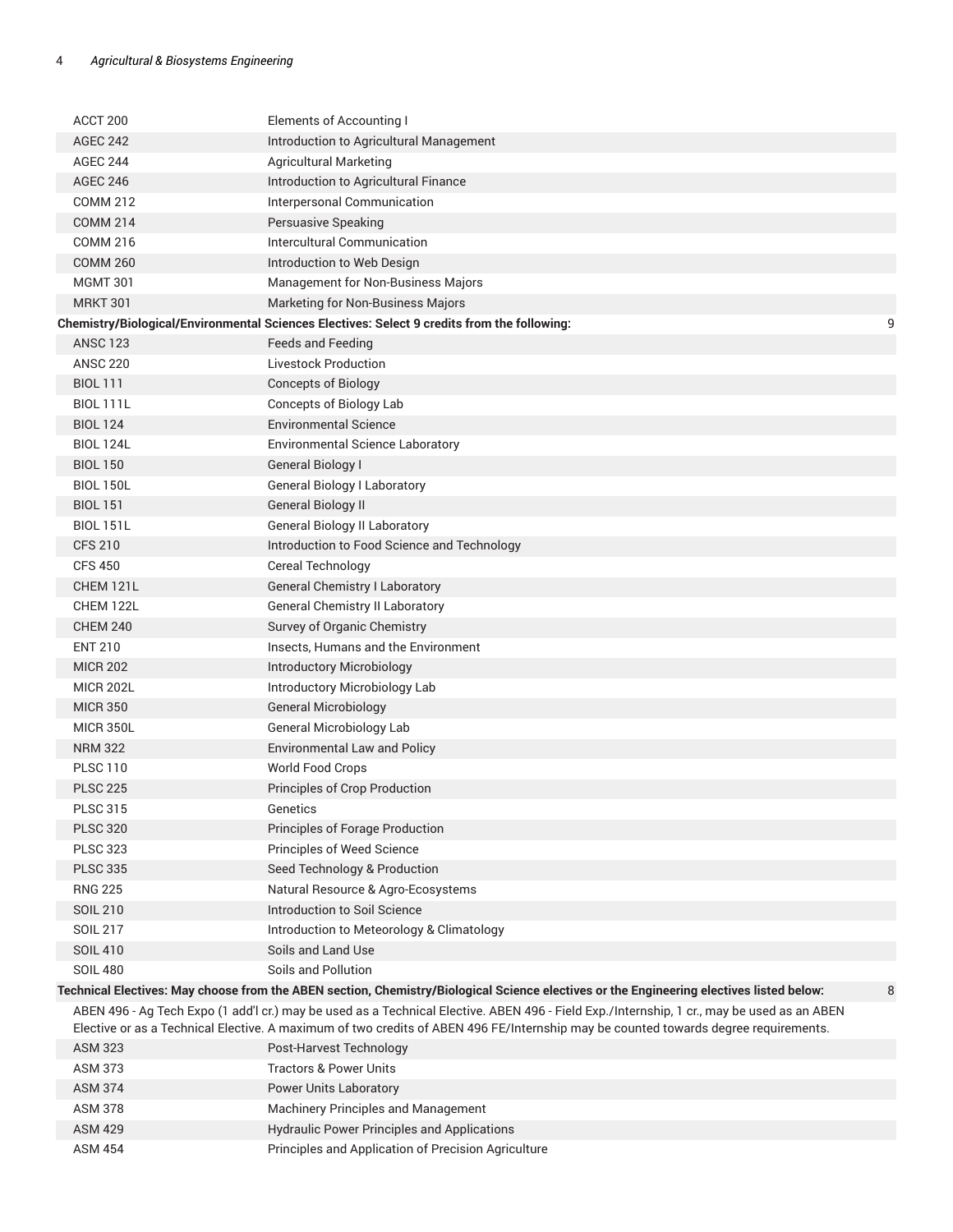| <b>CE 204</b>   | Surveying                                   |
|-----------------|---------------------------------------------|
| CE 310          | <b>Fluid Mechanics Laboratory</b>           |
| CE 343          | <b>Structural Engineering and Analysis</b>  |
| <b>CE 370</b>   | Introduction to Environmental Engineering   |
| CE 371          | <b>Environmental Engineering Laboratory</b> |
| <b>CE 404</b>   | <b>Reinforced Concrete</b>                  |
| <b>CE 408</b>   | Water Resources and Supply                  |
| <b>CE 410</b>   | Water and Wastewater Engineering            |
| <b>CE 421</b>   | Open Channel Flow                           |
| <b>CE 451</b>   | <b>Advanced Surveying</b>                   |
| <b>CE 472</b>   | Solid Waste Management                      |
| <b>CE 473</b>   | <b>Air Pollution</b>                        |
| <b>CE 477</b>   | Applied Hydrology                           |
| <b>CE 478</b>   | <b>Water Quality Management</b>             |
| <b>CE 479</b>   | Advanced Water and Wastewater Treatment     |
| <b>CE 483</b>   | <b>Contracts and Specifications</b>         |
| <b>ECE 275</b>  | <b>Digital Design</b>                       |
| <b>ECE 303</b>  | <b>Electrical Engineering II</b>            |
| <b>ECE 376</b>  | <b>Embedded Systems</b>                     |
| <b>GEOG 456</b> | Advanced Geographic Information Systems     |
| <b>IME 330</b>  | <b>Manufacturing Processes</b>              |
| <b>IME 335</b>  | <b>Welding Technology</b>                   |
| <b>IME 380</b>  | CAD/CAM for Manufacturing                   |
| <b>IME 430</b>  | Process Engineering                         |
| <b>IME 431</b>  | <b>Production Engineering</b>               |
| <b>IME 450</b>  | Systems Engineering and Management          |
| <b>IME 455</b>  | Management of People Systems                |
| <b>IME 456</b>  | Program and Project Management              |
| <b>IME 461</b>  | Quality Assurance and Control               |
| ME 331          | Materials Science and Engineering           |
| ME 341          | <b>Mechanics of Machinery</b>               |
| ME 353          | Thermodynamics II                           |
| ME 421          | Theory of Vibrations                        |
| ME 442          | Machine Design I                            |
| ME 454          | <b>Heat and Mass Transfer</b>               |
| ME 471          | <b>Experimental Stress Analysis</b>         |
| ME 473          | <b>Engineering with Polymeric Materials</b> |
| <b>ME474</b>    | Mechanics of Composite Materials            |
| <b>ME475</b>    | <b>Automatic Controls</b>                   |
| <b>ME 487</b>   | <b>Internal Combustion Engines</b>          |
| <b>RNG 326</b>  | Modeling of Range and Agro-Ecosystems       |
| <b>STAT 461</b> | <b>Applied Regression Models</b>            |
| <b>STAT 462</b> | Introduction to Experimental Design         |

#### Total Credits 23

#### **SUGGESTED EMPHASIS AREA for the Agricultural & Biosystems Engineering Option: Consult with adviser when making selections.**

- Agricultural Systems Select electives with emphasis on machine, power, structural and electrical/electronic systems to solve problems involving engineering aspects of food, feed, and fiber production.
- Environmental Systems Select electives with emphasis on areas that contribute to solving problems in environmental engineering, natural resources management, hydrology, irrigation, watershed management, and waste management.
- Biomaterials Systems Select electives with emphasis on combining engineering, biological, and physical sciences in the application of engineering principles to handling and processing of biomaterials for food and non-food products.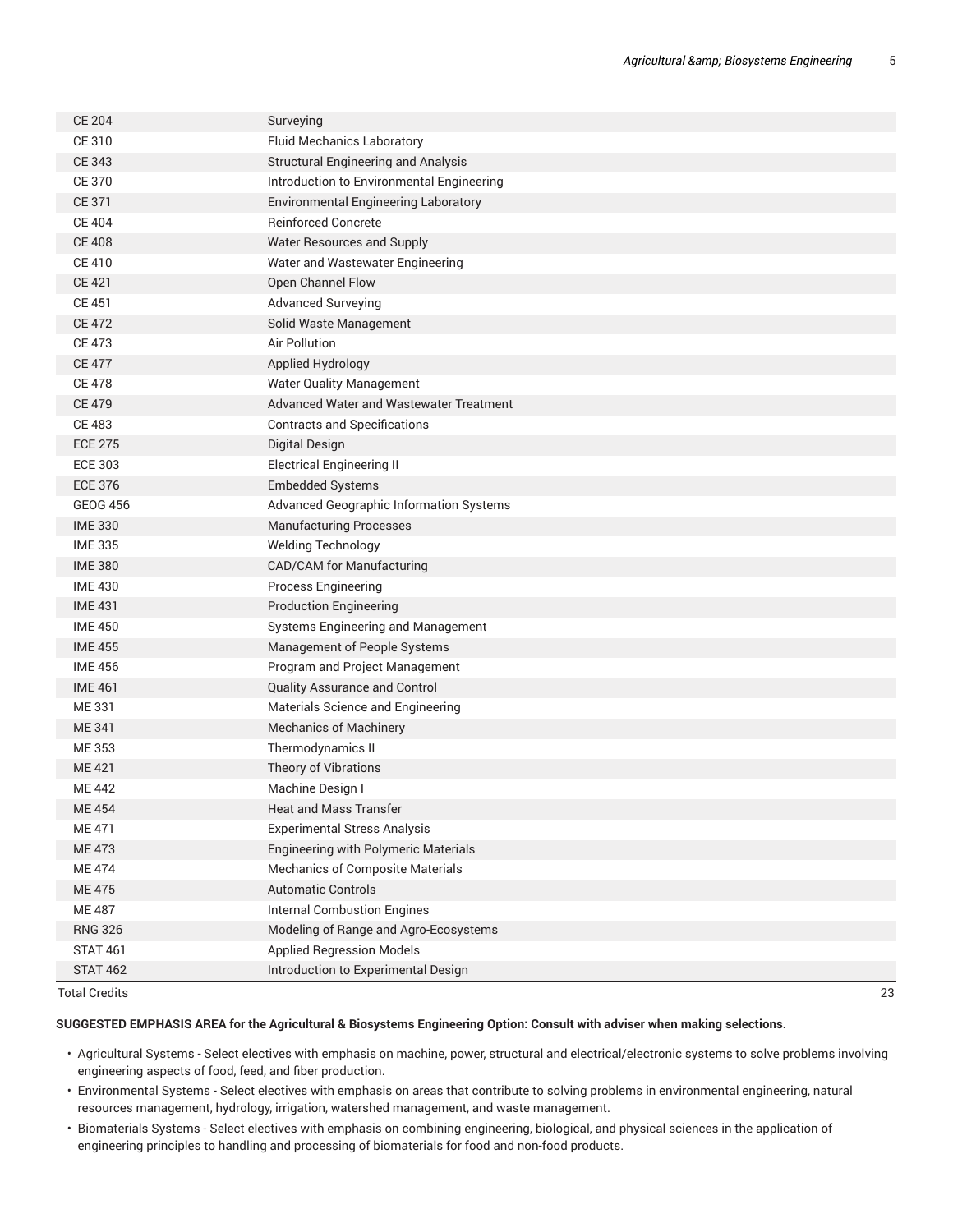• Advance Biosciences Electives - 9 credits required. Double Count with electives above. A minimum of 3 credits must be from non-ABEN prefix courses in the Advanced Biosciences tab.

#### **AGRICULTURAL SYSTEMS**

| <b>ABEN 358</b>       | Electric Energy Application in Agriculture             |
|-----------------------|--------------------------------------------------------|
| <b>ABEN 383</b>       | <b>Structural Design for Biosystems</b>                |
| <b>ABEN 444</b>       | <b>Transport Processes</b>                             |
| <b>ABEN 452</b>       | <b>Bioenvironmental Systems Design</b>                 |
| <b>ABEN 456</b>       | <b>Biobased Energy</b>                                 |
| <b>ABEN 458</b>       | Process Engineering for Food, Biofuels and Bioproducts |
| <b>ABEN 464</b>       | Resource Conservation and Irrigation Engineering       |
| <b>ABEN 473</b>       | <b>Agricultural Power</b>                              |
| <b>ABEN 478</b>       | Machinery Analysis & Design                            |
| <b>ABEN 479</b>       | Fluid Power Systems Design                             |
| <b>ASM 323</b>        | Post-Harvest Technology                                |
| <b>ASM 373</b>        | <b>Tractors &amp; Power Units</b>                      |
| <b>ASM 374</b>        | <b>Power Units Laboratory</b>                          |
| <b>ASM 378</b>        | Machinery Principles and Management                    |
| <b>ASM 429</b>        | <b>Hydraulic Power Principles and Applications</b>     |
| <b>ASM 454</b>        | Principles and Application of Precision Agriculture    |
| <b>CE 343</b>         | <b>Structural Engineering and Analysis</b>             |
| <b>CE 404</b>         | <b>Reinforced Concrete</b>                             |
| <b>ECE 275</b>        | <b>Digital Design</b>                                  |
| <b>ECE 303</b>        | <b>Electrical Engineering II</b>                       |
| <b>ECE 376</b>        | <b>Embedded Systems</b>                                |
| <b>GEOG 455</b>       | Introduction to Geographic Information Systems         |
| <b>GEOG 456</b>       | <b>Advanced Geographic Information Systems</b>         |
| <b>IME 330</b>        | <b>Manufacturing Processes</b>                         |
| <b>IME 335</b>        | <b>Welding Technology</b>                              |
| <b>IME 380</b>        | CAD/CAM for Manufacturing                              |
| <b>IME 430</b>        | <b>Process Engineering</b>                             |
| <b>IME 431</b>        | <b>Production Engineering</b>                          |
| <b>IME 450</b>        | Systems Engineering and Management                     |
| <b>IME 455</b>        | Management of People Systems                           |
| <b>IME 456</b>        | Program and Project Management                         |
| <b>IME 461</b>        | Quality Assurance and Control                          |
| ME 331                | Materials Science and Engineering                      |
| ME 341                | <b>Mechanics of Machinery</b>                          |
| ME 353                | Thermodynamics II                                      |
| ME 421                | Theory of Vibrations                                   |
| <b>ME 442</b>         | Machine Design I                                       |
| <b>ME454</b>          | <b>Heat and Mass Transfer</b>                          |
| <b>ME 471</b>         | <b>Experimental Stress Analysis</b>                    |
| ME 473                | <b>Engineering with Polymeric Materials</b>            |
| <b>ME474</b>          | <b>Mechanics of Composite Materials</b>                |
| <b>ME475</b>          | <b>Automatic Controls</b>                              |
| <b>ME 487</b>         | <b>Internal Combustion Engines</b>                     |
| ENVIRONMENTAL SYSTEMS |                                                        |
| <b>ABEN 358</b>       | Electric Energy Application in Agriculture             |
| ABEN 444              | <b>Transport Processes</b>                             |
| <b>ABEN 450</b>       | <b>Bioprocess Engineering</b>                          |
| <b>ABEN 452</b>       | <b>Bioenvironmental Systems Design</b>                 |
| <b>ABEN 456</b>       | <b>Biobased Energy</b>                                 |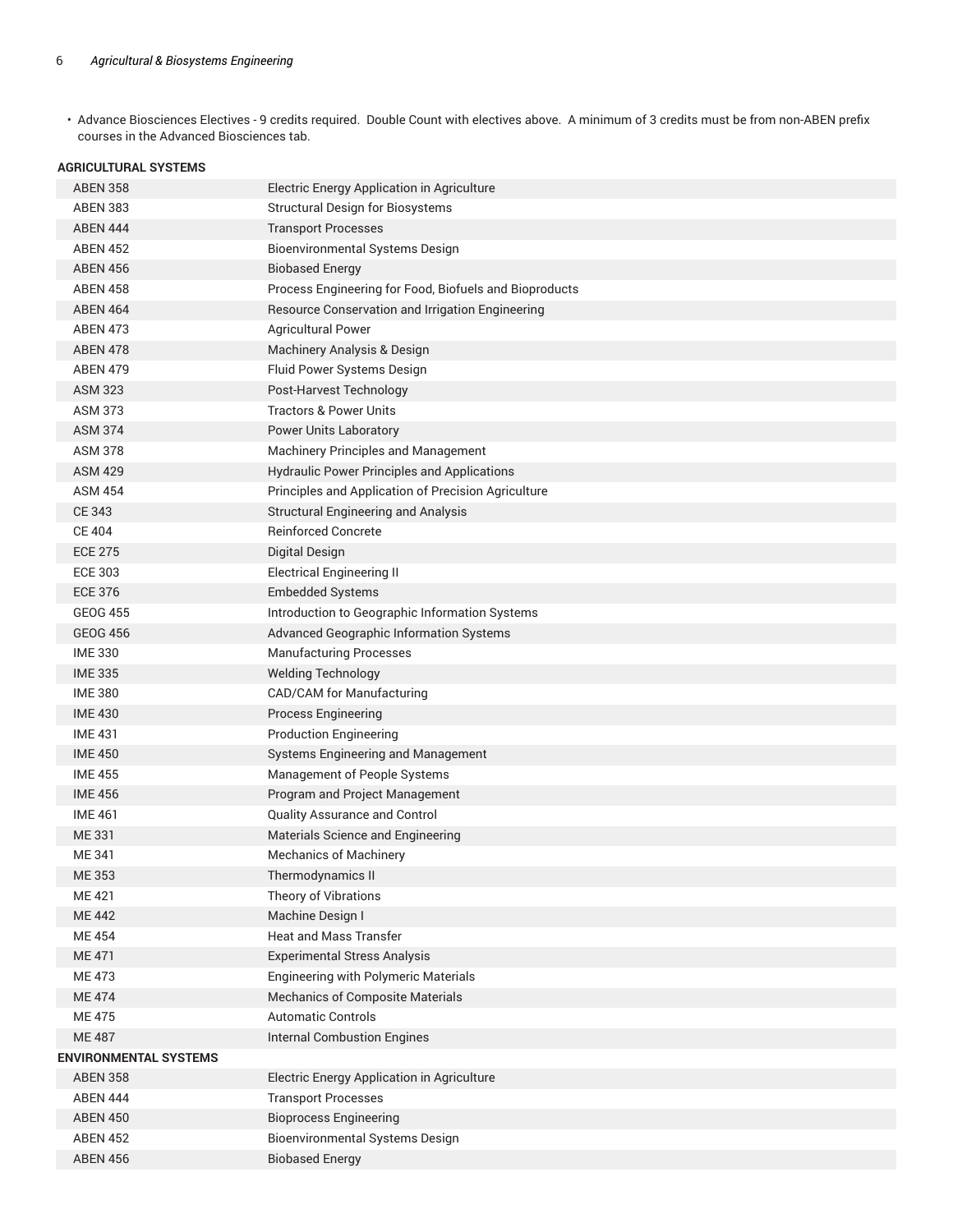| <b>ABEN 464</b>                  | Resource Conservation and Irrigation Engineering                       |
|----------------------------------|------------------------------------------------------------------------|
| <b>ABEN 479</b>                  | Fluid Power Systems Design                                             |
| <b>ABEN 484</b>                  | Drainage and Wetland Engineering                                       |
| <b>ASM 454</b>                   | Principles and Application of Precision Agriculture                    |
| <b>CE 204</b>                    | Surveying                                                              |
| <b>CE 370</b>                    | Introduction to Environmental Engineering                              |
| CE 371                           | <b>Environmental Engineering Laboratory</b>                            |
| <b>CE 408</b>                    | Water Resources and Supply                                             |
| <b>CE 410</b>                    | Water and Wastewater Engineering                                       |
| <b>CE 421</b>                    | Open Channel Flow                                                      |
| <b>CE 451</b>                    | <b>Advanced Surveying</b>                                              |
| <b>CE 472</b>                    | Solid Waste Management                                                 |
| <b>CE 473</b>                    | Air Pollution                                                          |
| <b>CE 477</b>                    | Applied Hydrology                                                      |
| <b>CE 478</b>                    | <b>Water Quality Management</b>                                        |
| <b>CE 479</b>                    | Advanced Water and Wastewater Treatment                                |
| <b>CE 483</b>                    | <b>Contracts and Specifications</b>                                    |
| <b>CHEM 240</b>                  | Survey of Organic Chemistry                                            |
| <b>CHEM 341</b>                  | Organic Chemistry I                                                    |
| CHEM 341L                        | <b>Organic Chemistry I Laboratory</b>                                  |
| <b>ECE 303</b>                   | <b>Electrical Engineering II</b>                                       |
| <b>ME454</b>                     | <b>Heat and Mass Transfer</b>                                          |
| <b>MICR 350</b>                  | <b>General Microbiology</b>                                            |
| <b>RNG 326</b>                   | Modeling of Range and Agro-Ecosystems                                  |
| SOIL 210                         | Introduction to Soil Science                                           |
| <b>SOIL 410</b>                  | Soils and Land Use                                                     |
|                                  |                                                                        |
| <b>SOIL 480</b>                  | Soils and Pollution                                                    |
| <b>BIOMATERIALS SYSTEMS</b>      |                                                                        |
| <b>ABEN 358</b>                  | Electric Energy Application in Agriculture                             |
| <b>ABEN 444</b>                  | <b>Transport Processes</b>                                             |
| <b>ABEN 450</b>                  | <b>Bioprocess Engineering</b>                                          |
| <b>ABEN 452</b>                  | Bioenvironmental Systems Design                                        |
| <b>ABEN 456</b>                  | <b>Biobased Energy</b>                                                 |
| <b>ABEN 458</b>                  | Process Engineering for Food, Biofuels and Bioproducts                 |
| ABEN 479                         | Fluid Power Systems Design                                             |
| <b>ABEN 479</b>                  | Fluid Power Systems Design                                             |
| <b>ABEN 484</b>                  | Drainage and Wetland Engineering                                       |
| <b>BIOC 460</b>                  | Foundations of Biochemistry and Molecular Biology I                    |
| <b>BIOC 460L</b>                 | Foundations of Biochemistry I Laboratory                               |
| <b>CFS 210</b>                   | Introduction to Food Science and Technology                            |
| <b>CFS 430</b>                   | <b>Food Unit Operations</b>                                            |
| <b>CFS 450</b>                   | Cereal Technology                                                      |
| <b>CFS 470</b>                   | Food Processing II                                                     |
| <b>CFS 471</b>                   | <b>Food Processing Laboratory</b>                                      |
| <b>CHEM 240</b>                  | Survey of Organic Chemistry                                            |
| <b>CHEM 341</b>                  | Organic Chemistry I                                                    |
| CHEM 341L                        | Organic Chemistry I Laboratory                                         |
| <b>CHEM 342</b>                  | Organic Chemistry II                                                   |
| <b>ECE 303</b>                   | <b>Electrical Engineering II</b>                                       |
| <b>IME 450</b>                   | Systems Engineering and Management                                     |
| <b>IME 460</b><br><b>IME 461</b> | <b>Evaluation of Engineering Data</b><br>Quality Assurance and Control |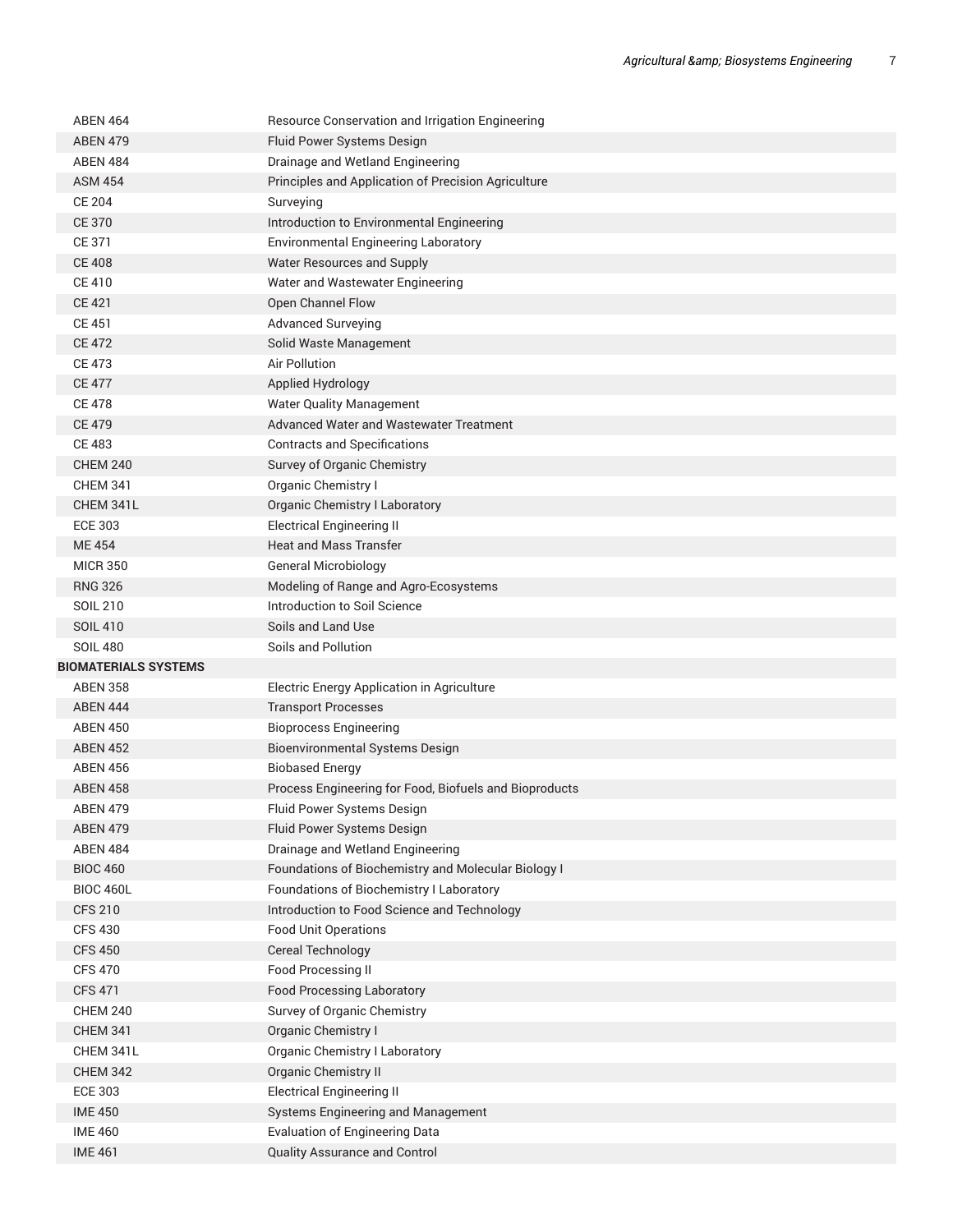| ME 331          | Materials Science and Engineering |
|-----------------|-----------------------------------|
| <b>ME442</b>    | Machine Design I                  |
| ME 454          | Heat and Mass Transfer            |
| <b>MICR 350</b> | General Microbiology              |
|                 |                                   |

### **A minimum of 3 credits must be from non-ABEN Advanced Bioscience Courses.**

| <b>ABEN Courses (Eligible for Adv. Biosci.)</b> |                                                        |                           |  |
|-------------------------------------------------|--------------------------------------------------------|---------------------------|--|
| <b>ABEN 444</b>                                 | <b>Transport Processes</b>                             | 3                         |  |
| <b>ABEN 450</b>                                 | <b>Bioprocess Engineering</b>                          | 3                         |  |
| <b>ABEN 452</b>                                 | <b>Bioenvironmental Systems Design</b>                 | 3                         |  |
| <b>ABEN 456</b>                                 | <b>Biobased Energy</b>                                 | $\ensuremath{\mathsf{3}}$ |  |
| <b>ABEN 458</b>                                 | Process Engineering for Food, Biofuels and Bioproducts | 3                         |  |
| <b>ABEN 464</b>                                 | Resource Conservation and Irrigation Engineering       | $\overline{\mathcal{L}}$  |  |
| <b>ABEN 484</b>                                 | Drainage and Wetland Engineering                       | 3                         |  |
| <b>SOIL Courses</b>                             |                                                        |                           |  |
| <b>SOIL 322</b>                                 | Soil Fertility and Fertilizers                         | 3                         |  |
| <b>SOIL 351</b>                                 | Soil Ecology                                           | $\ensuremath{\mathsf{3}}$ |  |
| <b>SOIL 410</b>                                 | Soils and Land Use                                     | 3                         |  |
| <b>SOIL 444</b>                                 | Soil Genesis and Survey                                | $\ensuremath{\mathsf{3}}$ |  |
| <b>SOIL 465</b>                                 | Soil And Plant Analysis                                | 3                         |  |
| <b>SOIL 480</b>                                 | Soils and Pollution                                    | 3                         |  |
| <b>PLSC Courses</b>                             |                                                        |                           |  |
| <b>PLSC 320</b>                                 | Principles of Forage Production                        | $\ensuremath{\mathsf{3}}$ |  |
| <b>PLSC 335</b>                                 | Seed Technology & Production                           | $\mathbf 2$               |  |
| <b>PLSC 350</b>                                 | <b>Sugarbeet Production</b>                            | $\overline{\mathbf{c}}$   |  |
| <b>PLSC 411</b>                                 | Genomics                                               | 3                         |  |
| <b>PLSC 431</b>                                 | Intermediate Genetics                                  | $\ensuremath{\mathsf{3}}$ |  |
| <b>Additional Course Options</b>                |                                                        |                           |  |
| <b>BIOL 364</b>                                 | <b>General Ecology</b>                                 | $\ensuremath{\mathsf{3}}$ |  |
| <b>BOT 380</b>                                  | <b>Plant Physiology</b>                                | 3                         |  |
| <b>ANSC 357</b>                                 | <b>Animal Genetics</b>                                 | 3                         |  |
| <b>RNG 452</b>                                  | Geographic Information Systems in Range Survey         | 3                         |  |
| <b>Freshman</b>                                 |                                                        |                           |  |

| Fall                     | <b>Credits Spring</b>     | <b>Credits</b> |
|--------------------------|---------------------------|----------------|
| ABEN 110                 | 3 ABEN 496 (Ag Tech Expo) |                |
| <b>ABEN 189</b>          | 1 ME 212                  | $\mathbf{3}$   |
| <b>CHEM 121</b>          | 3 ME 221                  | 3              |
| <b>ENGL 110</b>          | 4 CHEM 122                | $\overline{3}$ |
| <b>MATH 165</b>          | 4 ENGL 120                | 3              |
| <b>CHEM/BIO Elective</b> | 3 MATH 166                | $\overline{4}$ |
|                          | 18                        | 17             |
| Sophomore                |                           |                |
| Fall                     | <b>Credits Spring</b>     | <b>Credits</b> |
| <b>ABEN 255</b>          | 3 ABEN 263                | 3              |
| <b>COMM 110</b>          | 3 PHYS 252                | $\overline{4}$ |
| <b>ME 222</b>            | 3 PHYS 252L               |                |
| ME 223                   | 3 MATH 266                | $\mathbf{3}$   |
| <b>MATH 259</b>          | 3 CE 309                  | 3              |

MATH 128 **1 Computer Elective** 3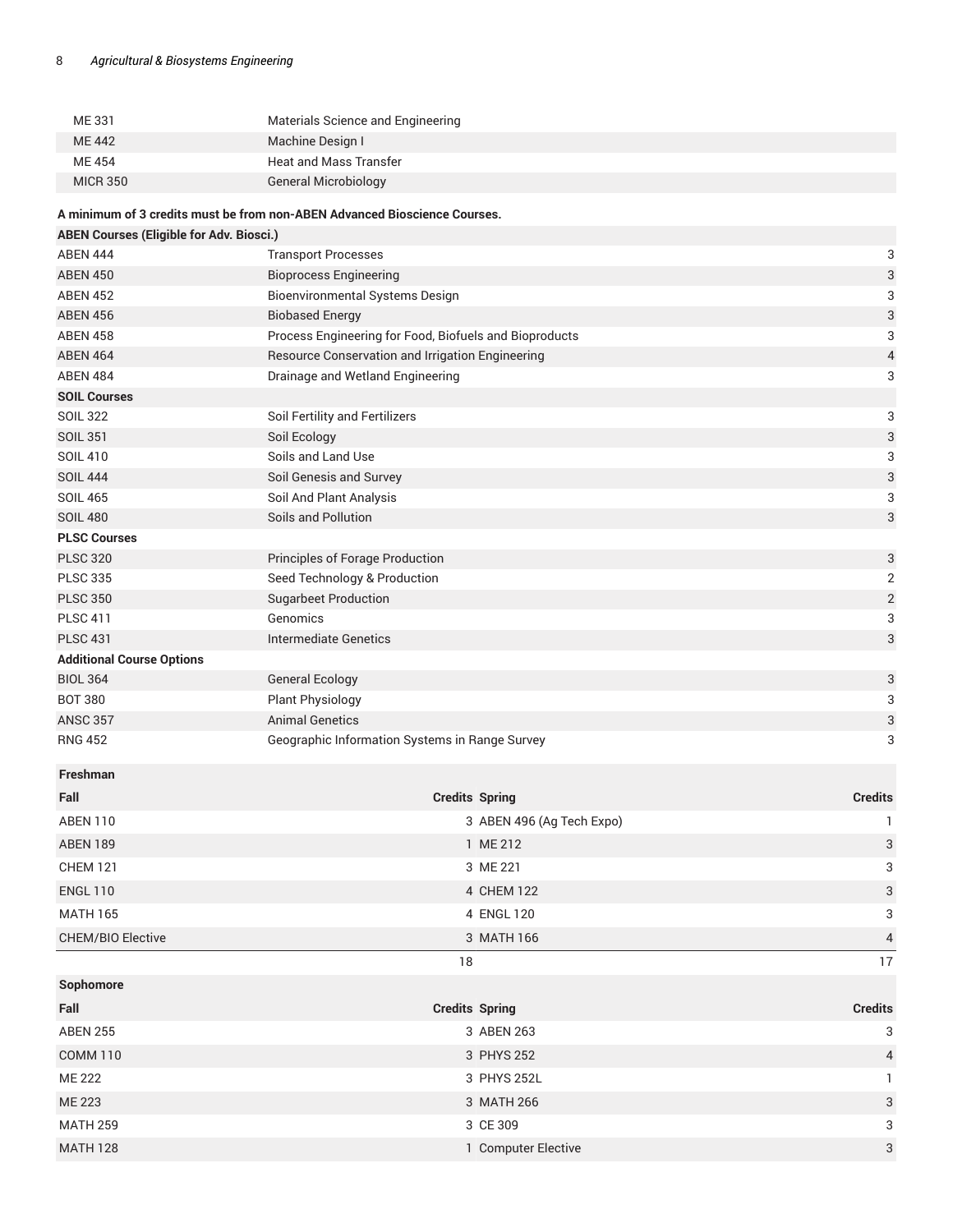| Gen Ed Elective          | $\overline{2}$        |                           |
|--------------------------|-----------------------|---------------------------|
|                          | 18                    | 17                        |
| <b>Junior</b>            |                       |                           |
| Fall                     | <b>Credits Spring</b> | <b>Credits</b>            |
| <b>IME 460</b>           | 3 ABEN 377            | 3                         |
| ME 350                   | 3 ABEN 482            | 3                         |
| ENGL 321, 324, or 459    | 3 ECE 301             | 3                         |
| <b>ENGR 402</b>          | 1 ABEN Elective       | $\sqrt{3}$                |
| <b>ABEN Elective</b>     | 3 Gen Ed Elective     | 3                         |
| <b>CHEM/BIO Elective</b> | 3                     |                           |
|                          | 16                    | 15                        |
| <b>Senior</b>            |                       |                           |
| Fall                     | <b>Credits Spring</b> | <b>Credits</b>            |
| <b>ABEN 486</b>          | 2 ABEN 487            | $\overline{2}$            |
| <b>ABEN 491</b>          | 1 Tech Elective       | $\mathfrak{S}$            |
| <b>IME 440</b>           | 2 CHEM/BIO Elective   | 3                         |
| <b>ABEN Elective</b>     | 3 Gen Ed Elective     | $\sqrt{3}$                |
| <b>Gen Ed Elective</b>   | 3 Gen Ed Elective     | 3                         |
| <b>Tech Elective</b>     | 5 BUS/COMM Elective   | $\ensuremath{\mathsf{3}}$ |
|                          | 16                    | 17                        |

Total Credits: 134

# **Major Requirements**

## **Major: Agricultural & Biosystems Engineering Option: Biosystems**

**Degree Type: B.S.A.B.En Minimum Degree Credits to Graduate: 133**

## **General Education Requirements for Baccalaureate Degree**

- A list of approved general education courses is available here (http://bulletin.ndsu.edu/past-bulletin-archive/2017-18/academic-policies/ undergraduate-policies/general-education/#genedcoursestext) .
- General education courses may be used to satisfy requirements for both general education and the major, minor, and program emphases, where applicable. Students should carefully review the major, minor, and program emphases requirements for minimum grade restrictions, should they apply.

| Code                                            | <b>Title</b>                           | <b>Credits</b> |
|-------------------------------------------------|----------------------------------------|----------------|
| <b>Communication (C)</b>                        |                                        | 12             |
| <b>ENGL 110</b>                                 | <b>College Composition I</b>           |                |
| <b>ENGL 120</b>                                 | <b>College Composition II</b>          |                |
| <b>COMM 110</b>                                 | <b>Fundamentals of Public Speaking</b> |                |
| Upper Division Writing <sup>+</sup>             |                                        |                |
| <b>Quantitative Reasoning (R)</b> <sup>†</sup>  |                                        |                |
| Science and Technology $(S)$ <sup>+</sup>       |                                        | 10             |
| Humanities and Fine Arts (A) <sup>+</sup>       |                                        | 6              |
| Social and Behavioral Sciences (B) <sup>+</sup> |                                        | 6              |
| Wellness $(W)$ <sup>+</sup>                     |                                        | 2              |
| Cultural Diversity (D) <sup>*†</sup>            |                                        |                |
| Global Perspectives (G) <sup>*†</sup>           |                                        |                |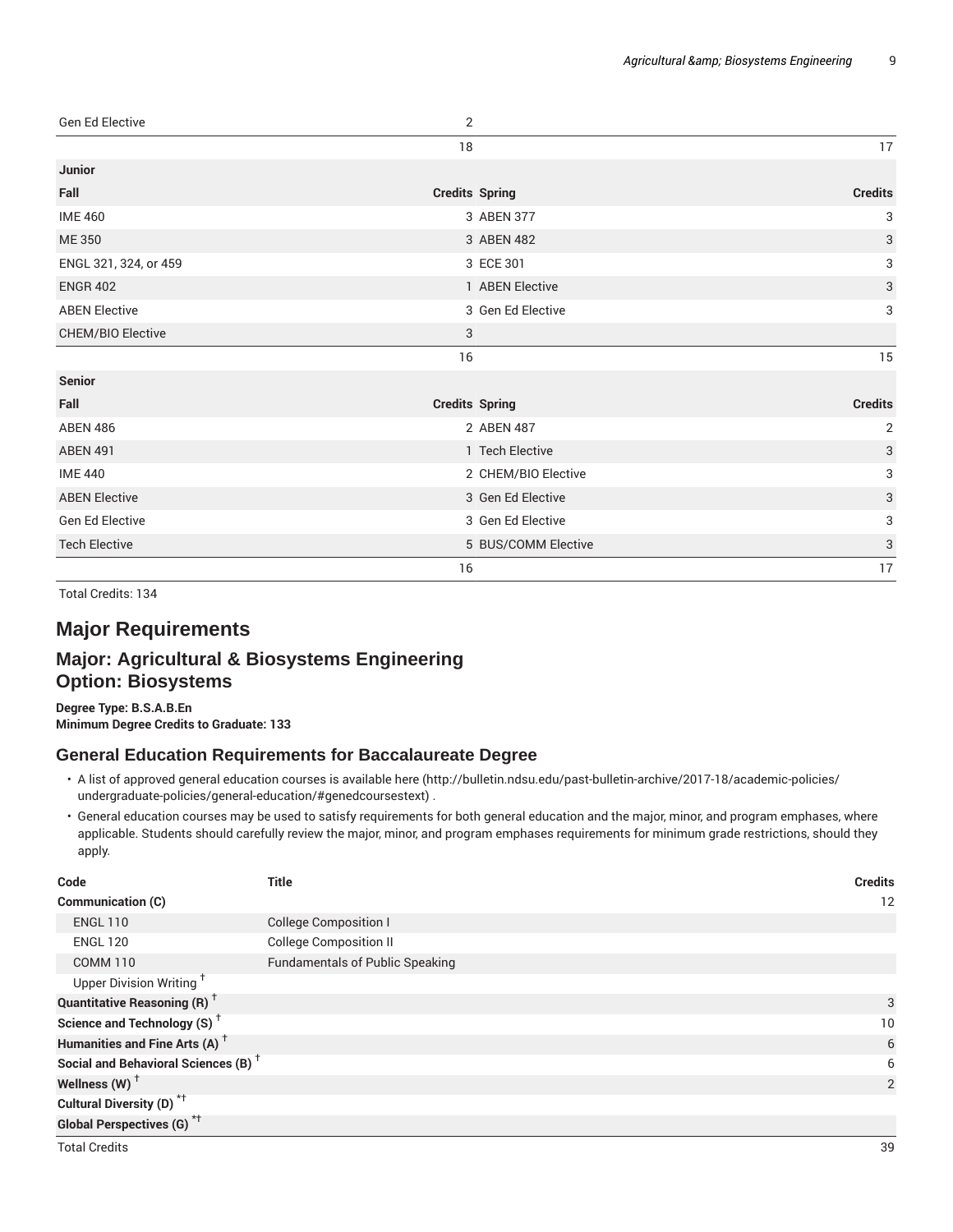- \* May be satisfied by completing courses in another General Education category.
- † May be satisfied with courses required in the major. Review major requirements to determine if a specific upper division writing course is required.

## **Major Requirements - Biosystems Option**

| Code                                                         | <b>Title</b>                                                                                                  | <b>Credits</b>            |
|--------------------------------------------------------------|---------------------------------------------------------------------------------------------------------------|---------------------------|
| <b>ABEN Core Requirements:</b>                               |                                                                                                               |                           |
| <b>ABEN 110</b>                                              | Introduction to Agricultural and Biosystems Engineering                                                       | 3                         |
| <b>ABEN 189</b>                                              | Skills for Academic Success <sup>1</sup>                                                                      | 1                         |
| <b>ABEN 255</b>                                              | Computer Aided Analysis & Design                                                                              | 3                         |
| <b>ABEN 263</b>                                              | <b>Biological Materials Processing</b>                                                                        | 3                         |
| <b>ABEN 444</b>                                              | <b>Transport Processes</b>                                                                                    | $\ensuremath{\mathsf{3}}$ |
| <b>ABEN 482</b>                                              | Instrumentation & Measurements                                                                                | 3                         |
| <b>ABEN 486</b>                                              | Design Project I                                                                                              | $\sqrt{2}$                |
| <b>ABEN 487</b>                                              | Design Project II                                                                                             | $\overline{2}$            |
| <b>ABEN 491</b>                                              | Seminar                                                                                                       | $\mathbf{1}$              |
| <b>ABEN 496</b>                                              | <b>Field Experience</b>                                                                                       | 1                         |
| ABEN 300-400 Electives: Select 9 credits form the following: |                                                                                                               | 9                         |
| <b>ABEN 358</b>                                              | Electric Energy Application in Agriculture                                                                    |                           |
| <b>ABEN 377</b>                                              | Numerical Modeling in Agricultural and Biosystems Engineering                                                 |                           |
| <b>ABEN 450</b>                                              | <b>Bioprocess Engineering</b>                                                                                 |                           |
| <b>ABEN 452</b>                                              | <b>Bioenvironmental Systems Design</b>                                                                        |                           |
| <b>ABEN 456</b>                                              | <b>Biobased Energy</b>                                                                                        |                           |
| <b>ABEN 458</b>                                              | Process Engineering for Food, Biofuels and Bioproducts                                                        |                           |
| <b>ABEN 464</b>                                              | Resource Conservation and Irrigation Engineering                                                              |                           |
| <b>ABEN 473</b>                                              | <b>Agricultural Power</b>                                                                                     |                           |
| <b>ABEN 478</b>                                              | Machinery Analysis & Design                                                                                   |                           |
| ABEN/ME 479                                                  | Fluid Power Systems Design                                                                                    |                           |
| <b>ABEN 484</b>                                              | Drainage and Wetland Engineering                                                                              |                           |
| <b>MATH 128</b>                                              | Introduction to Linear Algebra                                                                                | 1                         |
| <b>MATH 165</b>                                              | Calculus I (May satisfy general education category R)                                                         | 4                         |
| <b>MATH 166</b>                                              | Calculus II                                                                                                   | 4                         |
| <b>MATH 259</b>                                              | <b>Multivariate Calculus</b>                                                                                  | 3                         |
| <b>MATH 266</b>                                              | Introduction to Differential Equations                                                                        | 3                         |
| <b>ME 221</b>                                                | <b>Engineering Mechanics I</b>                                                                                | 3                         |
| <b>ME 222</b>                                                | <b>Engineering Mechanics II</b>                                                                               | $\ensuremath{\mathsf{3}}$ |
| ME 350                                                       | Thermodynamics and Heat Transfer                                                                              | 3                         |
| <b>BIOL 150</b>                                              | <b>General Biology I</b>                                                                                      | 3                         |
| <b>CHEM 121</b><br>& 121L                                    | <b>General Chemistry I</b><br>and General Chemistry I Laboratory (May satisfy general education category S)   | 4                         |
| <b>CHEM 122</b><br>& 122L                                    | <b>General Chemistry II</b><br>and General Chemistry II Laboratory (May satisfy general education category S) | 4                         |
| <b>CHEM 240</b>                                              | Survey of Organic Chemistry                                                                                   | 3                         |
| <b>CE 309</b>                                                | <b>Fluid Mechanics</b>                                                                                        | 3                         |
| Select one from the following:                               |                                                                                                               | 3                         |
| <b>ENGL 321</b>                                              | Writing in the Technical Professions                                                                          |                           |
| <b>ENGL 324</b>                                              | Writing in the Sciences                                                                                       |                           |
| <b>ENGL 459</b>                                              | Researching and Writing Grants and Proposal                                                                   |                           |
| <b>ENGR 402</b>                                              | Engineering Ethics and Social Responsibility                                                                  | 1.                        |
| <b>IME 440</b>                                               | <b>Engineering Economy</b>                                                                                    | $\overline{2}$            |
| <b>IME 460</b>                                               | <b>Evaluation of Engineering Data</b>                                                                         | 3                         |
| or STAT 330                                                  | <b>Introductory Statistics</b>                                                                                |                           |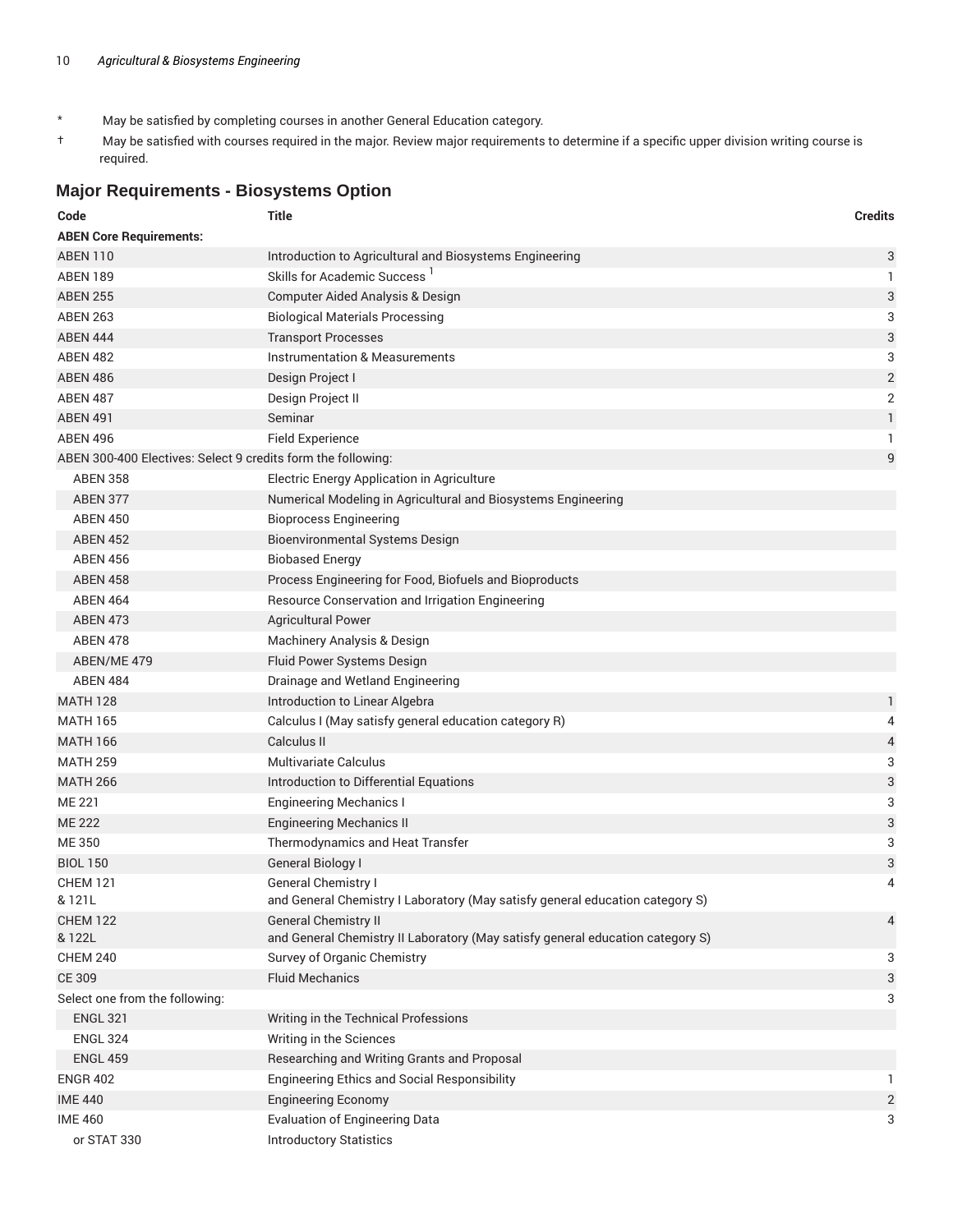| <b>PHYS 252</b>                           | University Physics II                                                                                                                    | 5   |
|-------------------------------------------|------------------------------------------------------------------------------------------------------------------------------------------|-----|
| & 252L                                    | and University Physics II Laboratory (May satisfy general education category S)                                                          |     |
| credit in each category will apply.       | Program Electives: Select the following program electives in each category from courses listed in the Program Electives Tab. The minimum | 24  |
| <b>Engineering Electives</b>              | Select a minimum of 9 credits from the Program Electives Tab.                                                                            |     |
| Chemistry/Biological Science<br>Electives | Select a minimum of 6 credits from the Program Electives Tab.                                                                            |     |
| <b>Technical Electives</b>                | Select a minimum of 6 elective courses from the Program Electives Tab.                                                                   |     |
| <b>Computer Elective</b>                  | Select a minimum of 3 credits from the Program Electives Tab.                                                                            |     |
| <b>Total Credits</b>                      |                                                                                                                                          | 110 |

1

AGRI189 is only required for first-time, first-year students--A first-time, first-year student is defined as a student who has not yet completed a college course as a college student. Students that are not first-time, first-year students that either transfer into the university or change their major are not required to take AGRI 189.

## **Degree Requirements and Notes**

A student must complete at least 60 semester credits of professional level course work in his/her program while in residence and enrolled in the college. Students transferring into the college from programs with professional accreditation are exempt from this residency requirement but are subject to the residency requirement of NDSU.

#### **Engineering Electives: Select 9 credits from the following:** 9

| <b>CE 310</b>    | <b>Fluid Mechanics Laboratory</b>                                                    |   |
|------------------|--------------------------------------------------------------------------------------|---|
| <b>CE 370</b>    | Introduction to Environmental Engineering                                            |   |
| <b>CE 371</b>    | <b>Environmental Engineering Laboratory</b>                                          |   |
| <b>ECE 301</b>   | <b>Electrical Engineering I</b>                                                      |   |
| <b>ME 223</b>    | <b>Mechanics of Materials</b>                                                        |   |
| ME 331           | Materials Science and Engineering                                                    |   |
|                  | Chemistry/Biological Science Electives: Select 6 credits from the following:         | 6 |
| <b>ANSC 357</b>  | <b>Animal Genetics</b>                                                               |   |
| <b>ANSC 463</b>  | Physiology of Reproduction                                                           |   |
| <b>BIOC 460</b>  | Foundations of Biochemistry and Molecular Biology I                                  |   |
| <b>BIOC 461</b>  | Foundations of Biochemistry and Molecular Biology II                                 |   |
| <b>BIOL 150L</b> | <b>General Biology I Laboratory</b>                                                  |   |
| <b>BIOL 151</b>  | <b>General Biology II</b>                                                            |   |
| <b>BIOL 151L</b> | <b>General Biology II Laboratory</b>                                                 |   |
| <b>BIOL 220</b>  | Human Anatomy and Physiology I                                                       |   |
| <b>BIOL 315</b>  | Genetics                                                                             |   |
| <b>BIOL 315L</b> | <b>Genetics Laboratory</b>                                                           |   |
| <b>BIOL 364</b>  | General Ecology                                                                      |   |
| <b>BOT 380</b>   | <b>Plant Physiology</b>                                                              |   |
| <b>BOT 460</b>   | <b>Plant Ecology</b>                                                                 |   |
| <b>CHEM 341</b>  | Organic Chemistry I                                                                  |   |
| CHEM 341L        | Organic Chemistry I Laboratory                                                       |   |
| <b>CHEM 342</b>  | <b>Organic Chemistry II</b>                                                          |   |
| CHEM 342L        | Organic Chemistry II Laboratory                                                      |   |
| <b>MICR 202</b>  | Introductory Microbiology                                                            |   |
| <b>MICR 202L</b> | Introductory Microbiology Lab                                                        |   |
| <b>MICR 350</b>  | <b>General Microbiology</b>                                                          |   |
| <b>MICR 350L</b> | <b>General Microbiology Lab</b>                                                      |   |
| <b>MICR 352</b>  | <b>General Microbiology II</b>                                                       |   |
| <b>MICR 352L</b> | General Microbiology Lab II                                                          |   |
| <b>MICR 452</b>  | <b>Microbial Ecology</b>                                                             |   |
| Z00 370          | <b>Cell Biology</b>                                                                  |   |
|                  | Technical Electives: Select 6 credits from the following or from additional courses: | 6 |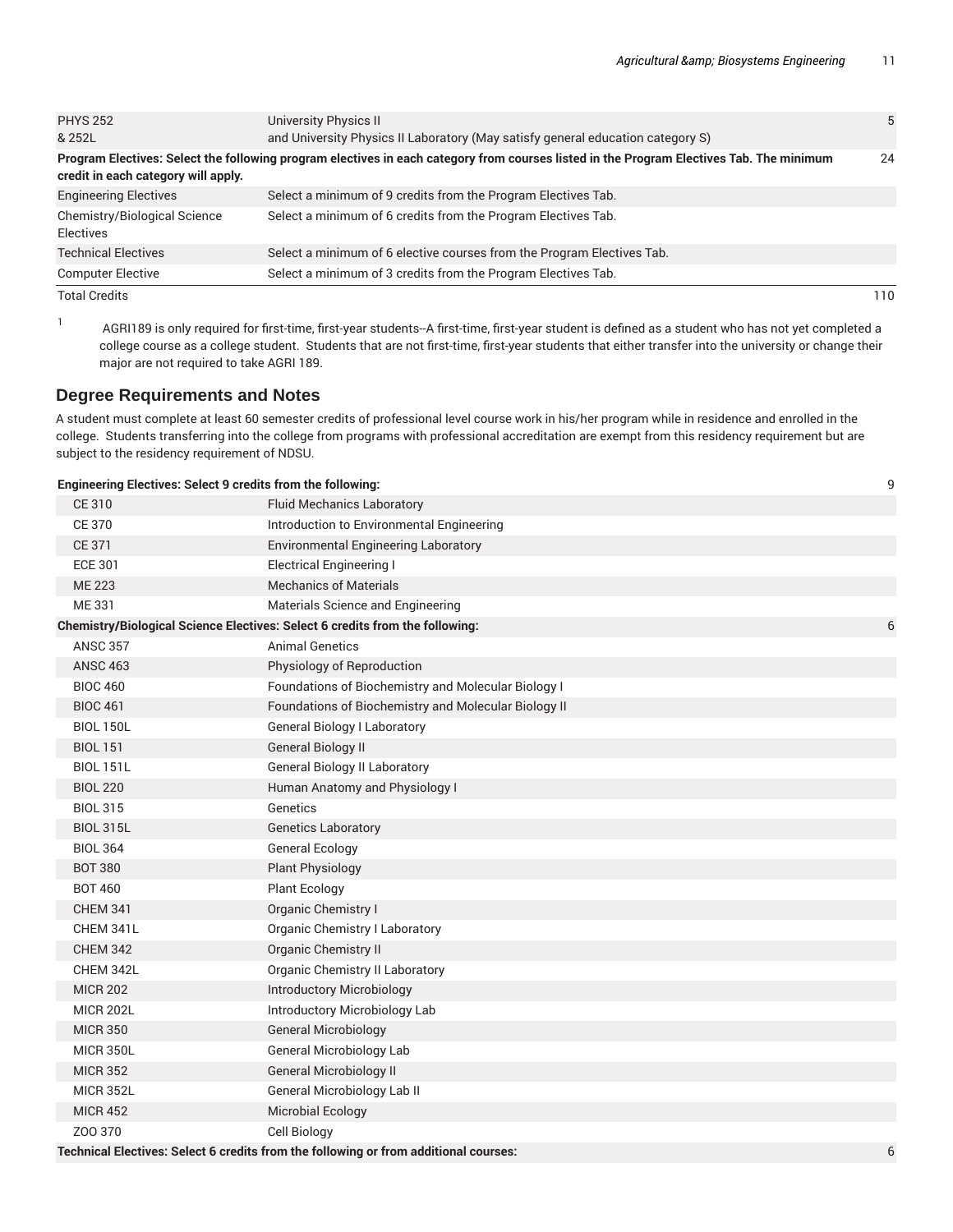Tech electives can be add'l courses from ABEN, ENGR, or CHEM/BIO Electives. ABEN 496 - Ag Tech Expo (1 add'l cr.) may be used as a Technical Elective. ABEN 496 - Field Exp./Internship, 1 cr., may be used as an ABEN Elective or as a Technical Elective. A maximum of two credits of ABEN 496 FE/Internship may be counted towards degree requirements.

|                                                                | Total Credits   |                                                           | 24 |
|----------------------------------------------------------------|-----------------|-----------------------------------------------------------|----|
|                                                                | ME 213          | Modeling of Engineering Systems                           |    |
|                                                                | ME 212          | <b>Fundamentals of Visual Communication for Engineers</b> |    |
|                                                                | <b>IME 380</b>  | CAD/CAM for Manufacturing                                 |    |
|                                                                | <b>GEOG 455</b> | Introduction to Geographic Information Systems            |    |
|                                                                | <b>ECE 173</b>  | Introduction to Computing                                 |    |
|                                                                | <b>CSCI 160</b> | Computer Science I                                        |    |
|                                                                | <b>CSCI 122</b> | <b>Visual BASIC</b>                                       |    |
|                                                                | CE 212          | Civil Engineering Graphic Communications                  |    |
| <b>Computer Elective: Select 3 credits from the following:</b> |                 |                                                           | 3  |
|                                                                | <b>CFS 450</b>  | Cereal Technology                                         |    |
|                                                                | <b>CFS 370</b>  | Food Processing I                                         |    |
|                                                                | <b>CFS 210</b>  | Introduction to Food Science and Technology               |    |
|                                                                | <b>BIOC 474</b> | Methods of Recombinant DNA Technology                     |    |
|                                                                | <b>BIOC 473</b> | Methods of Biochemical Research                           |    |
|                                                                |                 |                                                           |    |

#### Advance Biosciences Electives - 9 credits required. Students may double count with other program electives. A minimum of 3 credits must be **from non-ABEN prefix courses in the Advanced Biosciences tab. ABEN Courses (Eligible for Adv. Biosci.)**

| ABEN Courses (Eligible for Adv. Biosci.)                 |                                                        |  |  |
|----------------------------------------------------------|--------------------------------------------------------|--|--|
| <b>ABEN 444</b>                                          | <b>Transport Processes</b>                             |  |  |
| <b>ABEN 450</b>                                          | <b>Bioprocess Engineering</b>                          |  |  |
| <b>ABEN 452</b>                                          | <b>Bioenvironmental Systems Design</b>                 |  |  |
| <b>ABEN 456</b>                                          | <b>Biobased Energy</b>                                 |  |  |
| <b>ABEN 458</b>                                          | Process Engineering for Food, Biofuels and Bioproducts |  |  |
| <b>ABEN 464</b>                                          | Resource Conservation and Irrigation Engineering       |  |  |
| <b>ABEN 484</b>                                          | Drainage and Wetland Engineering                       |  |  |
| <b>Engineering Electives (Eligible for Adv. Biosci.)</b> |                                                        |  |  |
| <b>CE 370</b>                                            | Introduction to Environmental Engineering              |  |  |
| <b>CE 371</b>                                            | <b>Environmental Engineering Laboratory</b>            |  |  |
| <b>CHEM/BIO Electives (Eligible for Adv. Biosci.)</b>    |                                                        |  |  |
| <b>ANSC 357</b>                                          | <b>Animal Genetics</b>                                 |  |  |
| <b>BIOC 260</b>                                          | <b>Elements of Biochemistry</b>                        |  |  |
| <b>BIOC 473</b>                                          | Methods of Biochemical Research                        |  |  |
| <b>BIOC 474</b>                                          | Methods of Recombinant DNA Technology                  |  |  |
| <b>BIOL 364</b>                                          | <b>General Ecology</b>                                 |  |  |
| <b>BOT 380</b>                                           | <b>Plant Physiology</b>                                |  |  |
| <b>BOT 460</b>                                           | <b>Plant Ecology</b>                                   |  |  |
| <b>CHEM 341</b>                                          | Organic Chemistry I                                    |  |  |
| CHEM 341L                                                | <b>Organic Chemistry I Laboratory</b>                  |  |  |
| <b>CHEM 342</b>                                          | <b>Organic Chemistry II</b>                            |  |  |
| CHEM 342L                                                | Organic Chemistry II Laboratory                        |  |  |
| <b>MICR 350</b>                                          | <b>General Microbiology</b>                            |  |  |
| <b>MICR 350L</b>                                         | General Microbiology Lab                               |  |  |
| <b>MICR 352</b>                                          | General Microbiology II                                |  |  |
| <b>MICR 352L</b>                                         | General Microbiology Lab II                            |  |  |
| <b>MICR 452</b>                                          | Microbial Ecology                                      |  |  |
| Z00 370                                                  | Cell Biology                                           |  |  |
|                                                          |                                                        |  |  |